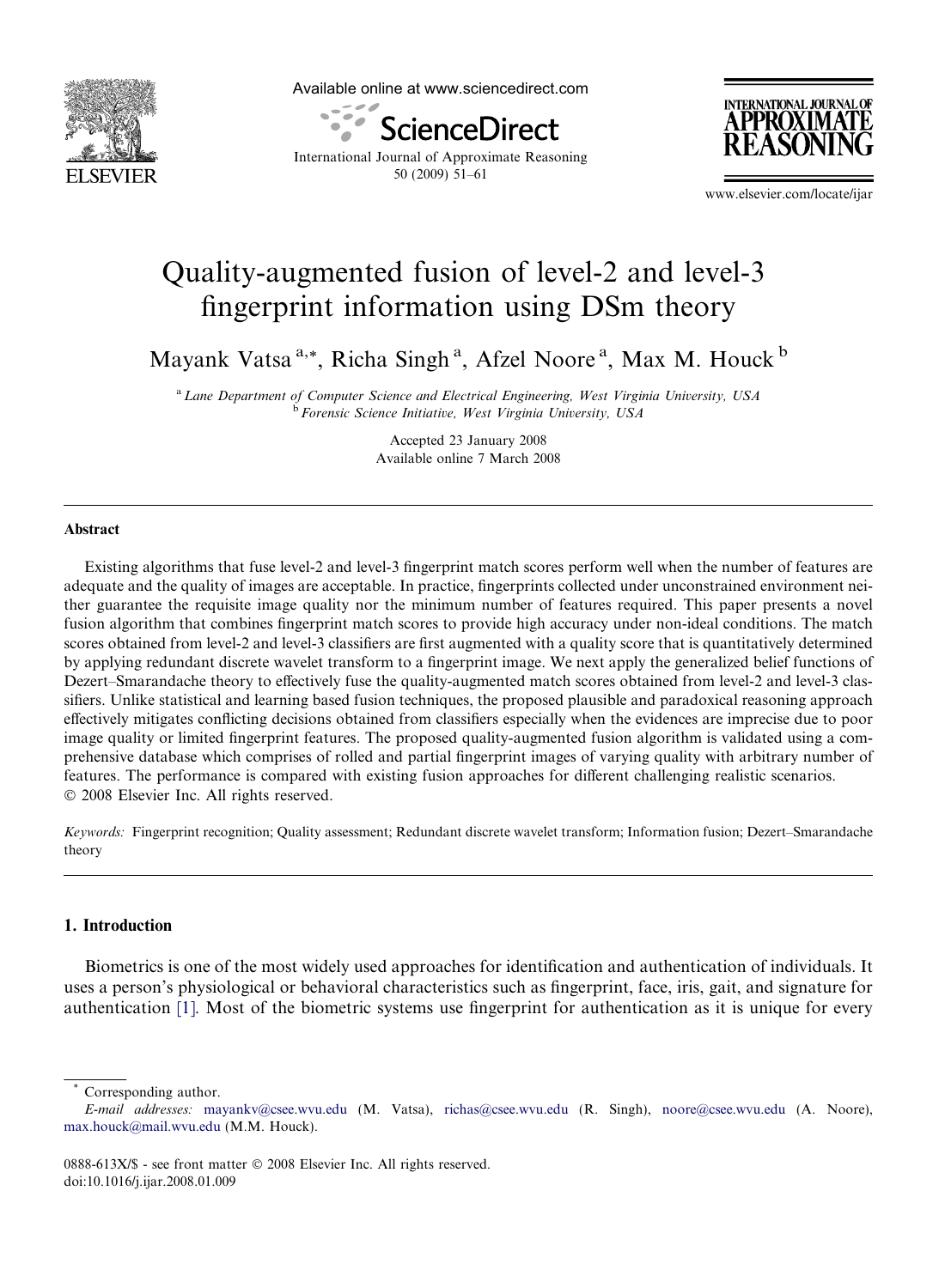individual, easy to capture, and is universal. Law enforcement applications also involve identification using rolled and partial fingerprints obtained from different surfaces [\[2\]](#page-10-0).

Fingerprint features are divided into three categories: level-1, level-2, and level-3 features [\[2\].](#page-10-0) Level-1 features represent the ridge-flow pattern and general morphological information. These features are not unique for establishing identity but are used for broad classification of fingerprints into different classes such as left loop, right loop, whorl, arch, and tented arch. Level-2 features represent the minutiae information such as ridge endings and bifurcations. Level-3 features are obtained from the sweat pores and ridges present in fingerprints [\[3,4\].](#page-10-0) These features represent the intricate details of a fingerprint such as the dimensional attributes and structure of pores and ridges which are the most discriminating among all three levels of features. Despite their discriminating property, current automatic fingerprint identification systems (AFIS) focus on determining the similarity or dissimilarity between fingerprints using level-1 and level-2 features and do not use level-3 for establishing identity. This is because level-1 and level-2 features can be extracted from a 500 pixels per inch (ppi) image but extracting level-3 features requires high resolution images such as a 1000 ppi fingerprint image. Fig. 1a shows a 500 ppi fingerprint image, from which level-1 and level-2 features can be extracted but the quality is not adequate to extract level-3 information reliably. Fig. 1b shows a partial fingerprint with level-3 features such as pores and ridge structure. In this case, level-1 and level-2 features cannot be used for recognition. Matching is performed using only level-3 features. Fig. 1c shows a 1000 ppi fingerprint image containing both level-2 and level-3 features.

Researchers have proposed fingerprint recognition algorithms which use level-3 features such as ridge counts and sweat pores for matching [\[5–8\]](#page-10-0) but very limited research has been undertaken to scientifically analyze the effectiveness of combining level-2 and level-3 features [\[9\].](#page-10-0) Another challenge with fingerprint recognition is the quality of images [\[10,11\].](#page-10-0) Fingerprint images shown in Fig. 1 are of varying quality and these nonideal, partial, and low quality fingerprints can affect the overall performance of the system.

In this research, we propose a fusion algorithm to efficiently combine level-2 and level-3 fingerprint features by incorporating image quality. We first compute the quality score of fingerprint image using the proposed redundant discrete wavelet transform (RDWT) based quality assessment algorithm [\[11\].](#page-10-0) This quality score provides the degree of imprecision for the extracted information. We then extract the level-2 and level-3 features from fingerprint image using existing minutiae [\[12,13\]](#page-10-0) and pores [\[7,8\]](#page-10-0) based recognition algorithms. These algorithms provide matching scores for both level-2 and level-3 features which are further normalized using quality scores to generate the quality-augmented match scores. There are several fusion algorithms in literature that fuse two or more biometric information. These algorithms are generally based on statistical rules such as sum rule [\[10,14,15\]](#page-10-0), min–max rule [\[14,15\]](#page-10-0), product rule [\[14,15\],](#page-10-0) or learning techniques [\[16\].](#page-10-0) Both the existing statistical and learning based rules can not efficiently handle the imprecise and incomplete information. The performance deteriorates if information on any of the features is missing or highly conflicting. In our approach, we efficiently fuse the imprecise and incomplete information for fingerprint recognition by applying the Dezert–Smarandache (DSm) theory of paradoxical reasoning [\[17,18\]](#page-10-0) to the quality-augmented match scores. DSm theory based match score fusion algorithm computes the final match score and determines the verification accuracy. To validate the proposed algorithms, we use a database of 500 classes obtained from



Fig. 1. (a) A poor quality fingerprint image which cannot be used for level-3 feature extraction; (b) a partial fingerprint image containing pores and ridges (level-3 features) but no minutiae (level-2 features); and (c) a fingerprint image containing both level-2 and level-3 features.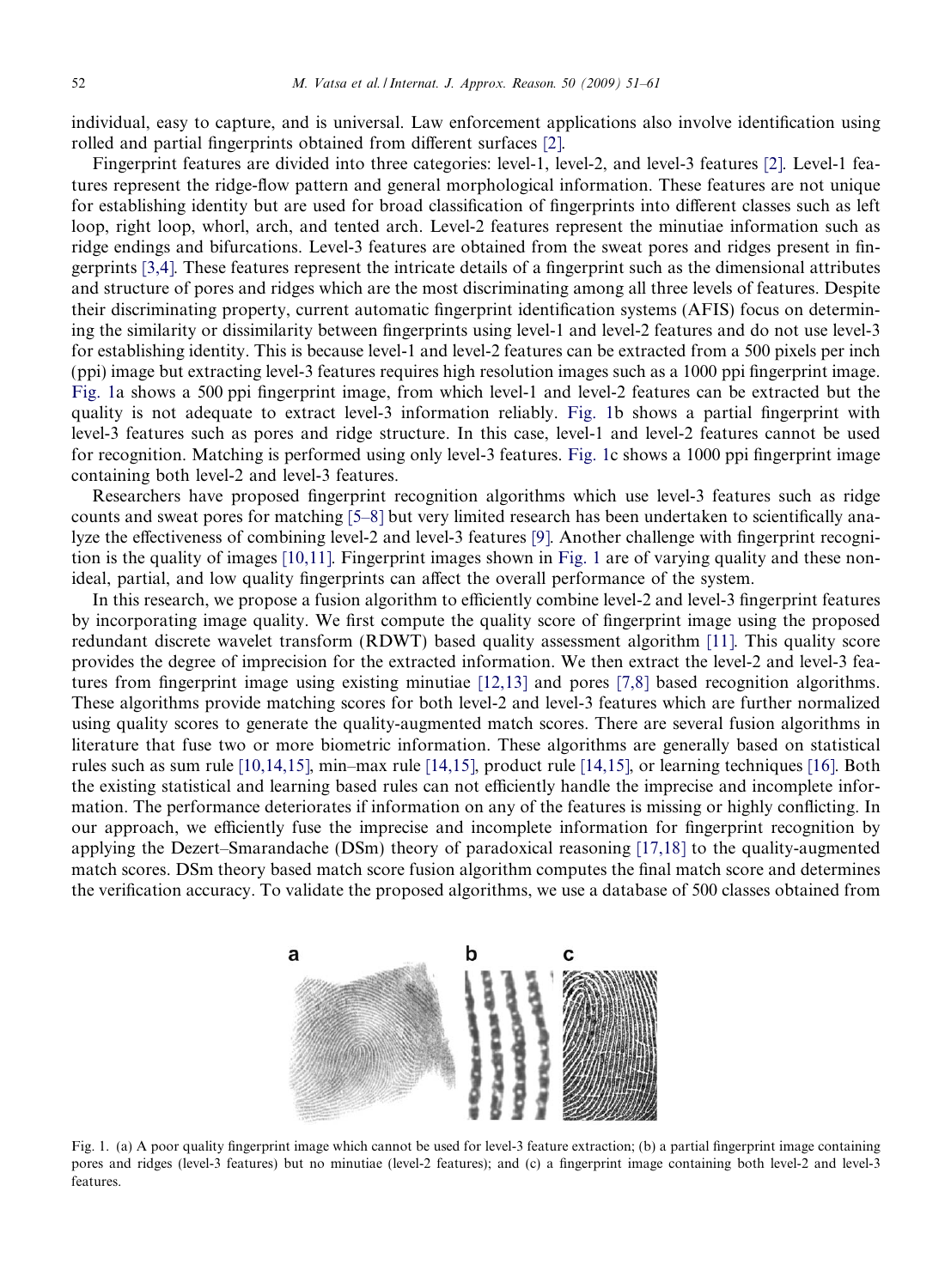<span id="page-2-0"></span>law enforcement agencies. The performance of the proposed algorithms is evaluated on fingerprint images with varying amount of level-2 and level-3 features. We also show the effectiveness of the proposed reasoning theory based match score fusion algorithm by comparing with other existing fusion algorithms.

Section 2 presents the proposed fingerprint image quality assessment algorithm using RDWT. In Section [3](#page-3-0), we describe the proposed match score fusion algorithm for level-2 and level-3 features using DSm theory. Section [4](#page-6-0) presents the algorithms and the database used for validation and the experimental results are summarized in Section [5](#page-7-0).

# 2. Image quality assessment using RDWT

The performance of a fingerprint recognition system depends on the quality of images. For example, poor quality images may lead to spurious minutiae and thus lower the recognition performance. Image quality may be degraded due to several factors, such as noise in sensor, wetness, and dryness. To determine the fingerprint image quality, we need to determine the edge information, along with smoothness and noise present in the image. Further, in biometric image quality assessment, unlike the standard image quality assessment techniques, we do not have the flexibility of having a reference image to compute the degree of irregularity present in the image. To address these challenges, we use our previously proposed quality assessment algorithm [\[11\]](#page-10-0) for fingerprint images using redundant discrete wavelet transform (RDWT) [\[19,20\]](#page-10-0).

RDWT can be considered as an approximation to DWT that removes the downsampling operation from DWT. The transform captures both the frequency content of the input image by examining it at different scales and the temporal content. Further, in RDWT subband, coefficients in the subbands are large for edges, and zero or close to zero for non-edge regions. This property is helpful in determining the edge and non-edge regions present in the image. Another property of RDWT is that the distortion in the original image from noise in a single RDWT subband depends only on the decomposition scale at which the subband resides and is independent of other subbands. This property is known as per-subband noise relationship [\[20\].](#page-10-0)

Let I be the input fingerprint image of size  $n \times n$ . This image is decomposed to l levels of RDWT using db9/ 7 mother wavelet [\[21\].](#page-10-0) Eq. (1) represents the  $l$  level decomposition of image  $I$ 

$$
[I_{Aj}, I_{Hj}, I_{Vj}, I_{Dj}] = \text{RDWT}(I) \tag{1}
$$

where  $j = 1, 2, \ldots, l$  represents the level of decomposition and  $i = A, H, V, D$  denotes the approximation, horizontal, vertical, and diagonal subbands at l levels of decomposition. Quality factor of the approximation and detailed subbands,  $q_i$ , are computed using the following equation:

$$
q_i = \sum_{j=1}^{l} \sum_{x,y=1}^{n} I_{ij}(x,y)
$$
 (2)

We then compute the weight factor,  $w_i$ , of each subband using the following equation:

$$
w_i = \sum_{j=1}^{l} \frac{1}{1 + \sum_{x,y=1}^{n} \nabla I_{ij}(x,y)}
$$
(3)

where j represents the level of decomposition and  $\nabla$  represents the gradient operation. The quality factors,  $q_i$ , of each subband augmented with the corresponding weight factors,  $w_i$ , are combined to compute the final weighted quality score Q.

$$
Q = \frac{\sum_{i} w_i q_i}{\sum_{i} w_i} \tag{4}
$$

This weighted quality score ensures proper weight to the four subbands at each level depending on the information contained in each of the bands. The quality score is then normalized using tanh normalization method [\[22\]](#page-10-0)

$$
Q_{\text{norm}} = \frac{1}{2} \left[ \tanh \left( \frac{Q - \mu}{\sigma} \right) + 1 \right] \tag{5}
$$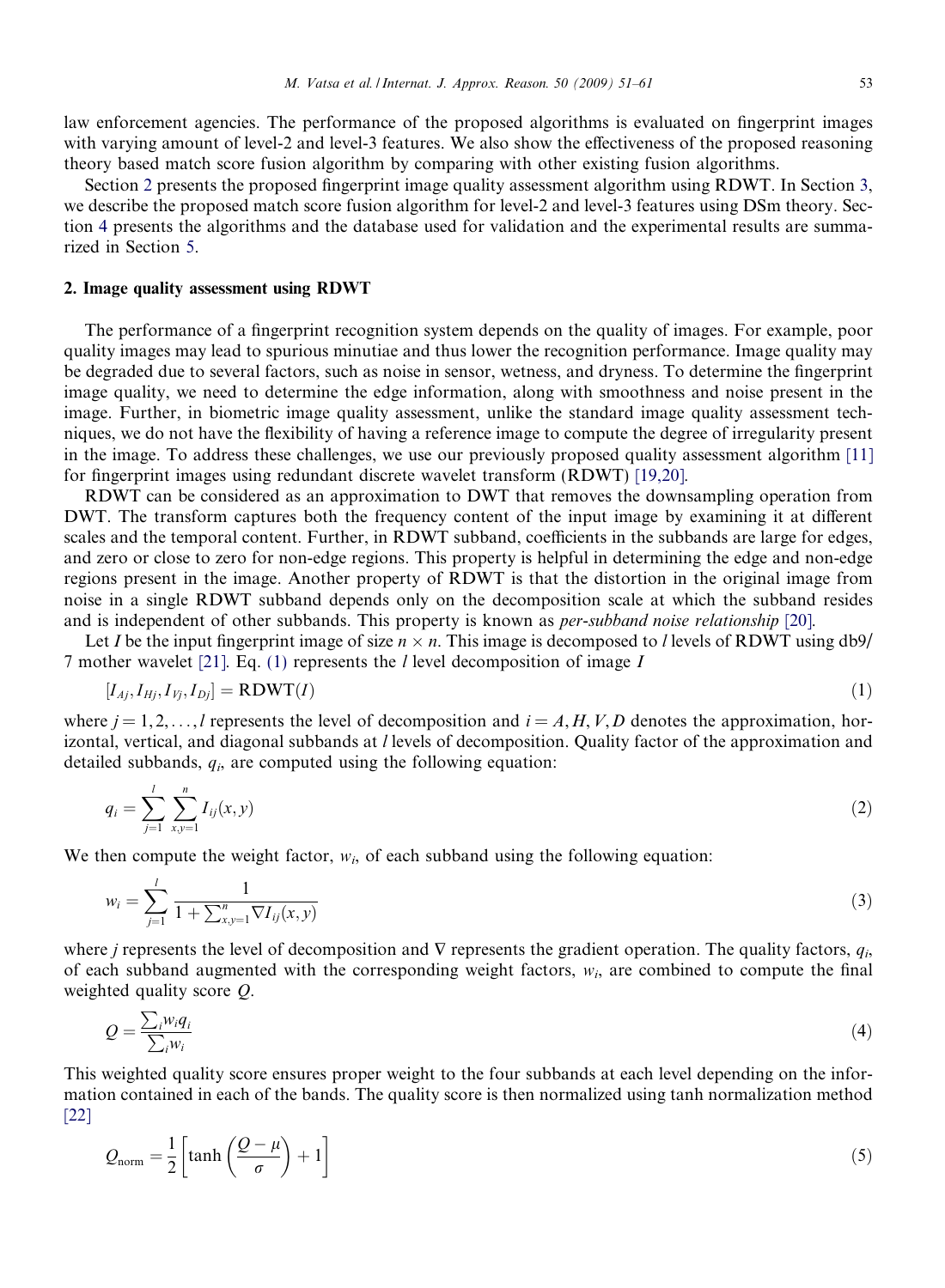<span id="page-3-0"></span>

Fig. 2. Images with quality scores computed using the proposed RDWT based quality assessment algorithm.

where  $\mu$  and  $\sigma$  are mean and standard deviations of quality scores obtained from good quality training fingerprint images. Normalized quality score  $Q_{\text{norm}}$  lies in the range of [0, 1], where 0.5 represents the best quality image and 0 & 1 represent worst quality image. Fig. 2 shows fingerprint images of different quality and their quality scores computed using the proposed RDWT quality assessment algorithm with 3-levels of RDWT decomposition.

# 3. Biometric information fusion using Dezert–Smarandache (DSm) theory

Due to the presence of multiple evidences or information, fusion from two different biometric evidences provides higher accuracy [\[15\]](#page-10-0). However, researchers have shown that fusion of two or more biometric evidences does not necessarily give better performance in comparison to a uni-modal biometric system [\[23,24\].](#page-10-0) The performance in this case is highly dependent upon the fusion algorithms and the biometric sources. Further, in multimodal biometric fusion, individual biometric information can sometimes be highly conflicting or imprecise, thereby affecting the overall decision and performance. For example, in multiple classifier fingerprint recognition, one classifier may generate a match score which yields the decision of perfect accept, whereas another classifier may generate a match score which yields the decision of perfect reject. In this situation, both the information are highly conflicting. Imprecision can occur during match score generation due to the noise present in the images, non-ideal imaging, or inherent limitations of recognition algorithms. In such cases, fusion algorithms have to deal with imprecise and conflicting information. Considering these factors, we propose a multimodal biometric fusion algorithm which is based on the DSm theory [\[17,18\].](#page-10-0) DSm theory is a mathematical tool that can be applied to efficiently fuse conflicting and imprecise information. In this section, we first present a brief mathematical overview of the DSm theory followed by the proposed quality-augmented multimodal biometric match score fusion algorithm.

#### 3.1. Overview of Dezert–Smarandache theory

Dezert–Smarandache (DSm) theory is a powerful approach for representing and fusing uncertain knowledge. DSm theory is an extension of the Dempster–Shafer theory of evidence [\[25\].](#page-10-0) It can solve complex static or dynamic fusion problems using plausible and paradoxical reasoning [\[17,18\]](#page-10-0). Since biometric verification is a two-class problem with the classes being *genuine* and *impostor*, DSm theory is explained on a two class problem.

DSm theory is based on Dedekind's lattice,  $D^{\Theta}$ , also known as hyperpower set of the frame of discernment  $\Theta$ . It is defined as a finite set of exhaustive and exclusive elements,  $\theta_i$ . Let  $\Theta = {\theta_1, \theta_2}$  consists of a finite set of hypothesis, then  $D^{\Theta} = {\emptyset, \theta_1, \theta_2, \theta_1 \cup \theta_2, \theta_1 \cap \theta_2}.$   $D^{\Theta}$  is closed under  $\cup$  and  $\cap$ , and  $\theta_1 \cap \theta_2 \neq \emptyset$ . A mapping, m(·) is defined on  $\Theta$ ,  $m(\cdot) = D^{\Theta} \rightarrow [0, 1]$ , such that  $m(\emptyset) = 0$  and  $\sum_{A \in D^{\Theta}} m(A) = 1$ .  $m(A)$  is called generalized basic belief assignment (gbba) of A. A generalized belief function, Bel, is a mapping function Bel:  $D^{\Theta} \rightarrow [0, 1]$  such that

$$
\text{Bel}(A) = \sum_{X \subseteq A, X \in D^{\Theta}} m(X) \tag{6}
$$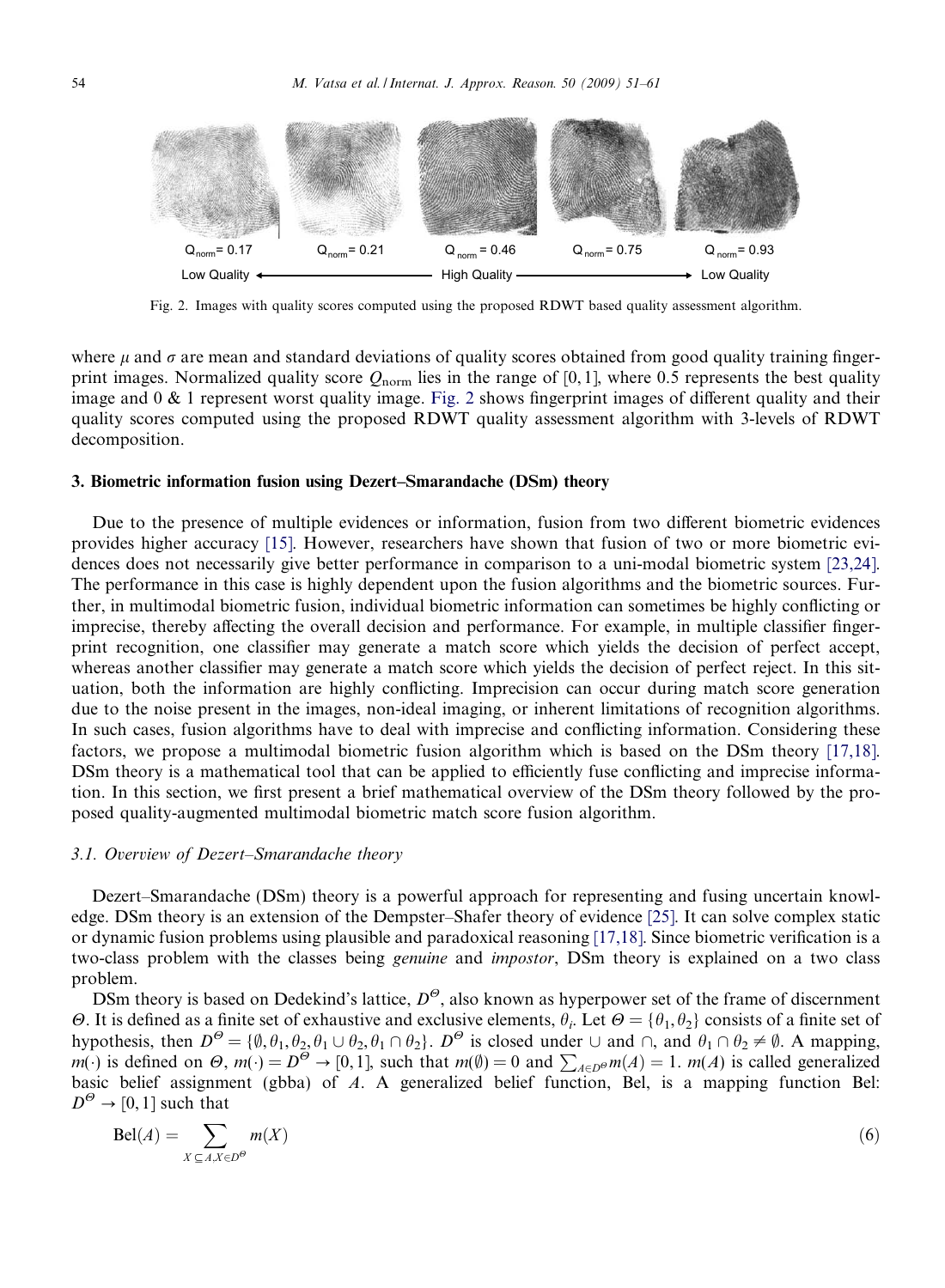M. Vatsa et al. / Internat. J. Approx. Reason. 50 (2009) 51–61 55

<span id="page-4-0"></span>More specifically,

$$
\text{Bel}(A)_{y,t}^{\Theta, D^{\Theta}}[E_{y,t}](w_0 \in A) = x \tag{7}
$$

This equation denotes the degree of belief x of the classifier y at time t when  $w_0$  belongs to A, where  $A \in D^{\Theta}$ . Belief is based on evidential corpus  $E_{y,t}$  held by y at time t where  $E_{y,t}$  represents all what y knows at time t. To simplify, generalized belief function can also be written as  $Bel(A)$ . Further, generalized belief function Bel uniquely corresponds to generalized basic belief assignment m and vice versa.

Fusion in DSm theory starts with the notion of free DSm model  $M^f(\Theta)$ , and considers  $\Theta$  as a frame of exhaustive elements  $\theta_i$  that can potentially overlap. This model is free because no other assumption is made on the hypothesis. Given two independent sources of evidence over the same frame  $\Theta$  and belief functions associated with generalized basic belief assignment  $m_1(\cdot)$  and  $m_2(\cdot)$ , classical DSm rule of combination is operated on  $M^f(\Theta)$  and is written as

$$
m_{M^{f}(\Theta)}(A) \equiv m(A) = \sum_{X,Y \in D^{\Theta}, X \cap Y = A} m_{1}(X) m_{2}(Y)
$$
\n(8)

This combination rule ensures that  $m(\cdot)$  is a proper generalized belief assignment. The rule is commutative and associative, and can always be used for fusion of different sources. However, it is possible that the free model does not hold depending on the intrinsic nature of elements of the fusion problem under consideration. This happens when some subsets of  $\Theta$  contain elements known to be truly exclusive but also actually non-existing at a given time. Therefore, some constraints are introduced explicitly and formally in  $M^f(\Theta)$  in order to adapt as close as possible with reality. The new model  $M(\Theta)$  is thus constructed on which the combination can be efficiently performed and  $M(\Theta) \neq M^f(\Theta)$ . In such cases, the hybrid DSm rule of combination [\[17,18\]](#page-10-0) is defined as

$$
m_{M(\Theta)}(A) = \psi(A)[S_1(A) + S_2(A) + S_3(A)] \tag{9}
$$

where  $\psi(A)$  is the characteristic non-emptiness function of A defined as

$$
\psi(A) = \begin{cases} 1 & \text{if } A \notin \emptyset \\ 0 & \text{otherwise} \end{cases}
$$
 (10)

and  $S_1(A)$ ,  $S_2(A)$ ,  $S_3(A)$  are defined as

$$
S_1(A) = \sum_{(X, Y \in D^{\Theta}X \cap Y = A)} m_1(X)m_2(Y)
$$
  
\n
$$
S_2(A) = \sum_{(X, Y \in \Phi, [v = A] \vee [(v \in \Phi) \wedge (A = I_1)])} m_1(X)m_2(Y)
$$
  
\n
$$
S_3(A) = \sum_{(X, Y \in D^{\Theta}, X \cup Y = A, X \cap Y \in \Phi)} m_1(X)m_2(Y)
$$
\n(11)

where  $I_t$  is total ignorance on  $\Theta$  and is the union of all  $\theta_i$ , i.e.  $I_t = \theta_1 \cup \theta_2$ .  $\Phi = {\Phi, \phi}$ ,  $\Phi$  is the set of all elements of  $D^{\Theta}$  which are empty under the constraints of some specific problem, and  $\phi$  is empty set.  $v = u(X) \cup u(Y)$ , where  $u(X)$  is the union of all singletons  $\theta_i$  that compose X and Y. Here,  $S_1(A)$  corresponds to the classical DSm rule on the free DSm model  $M^f(\Theta)$ ,  $S_2(A)$  represents the mass of all relatively and absolutely empty sets which is transferred to the total or relative ignorance, and  $S_3(A)$  transfers the sum of relative empty sets to the non-empty sets. Further, hybrid DSm rule of combination holds the property

$$
\sum_{A \in D^{\Theta}} m_{M(\Theta)}(A) = 1 \tag{12}
$$

Comparing DSm theory with probability theory and Dempster–Shafer theory over  $\Theta = {\theta_1, \theta_2}$ , probability theory deals with basic probability assignment  $m(\cdot) \in [0, 1]$  such that

$$
m(\theta_1) + m(\theta_2) = 1 \tag{13}
$$

while Dempster–Shafer theory [\[25\]](#page-10-0) deals with basic belief assignment  $m(\cdot) \in [0, 1]$  such that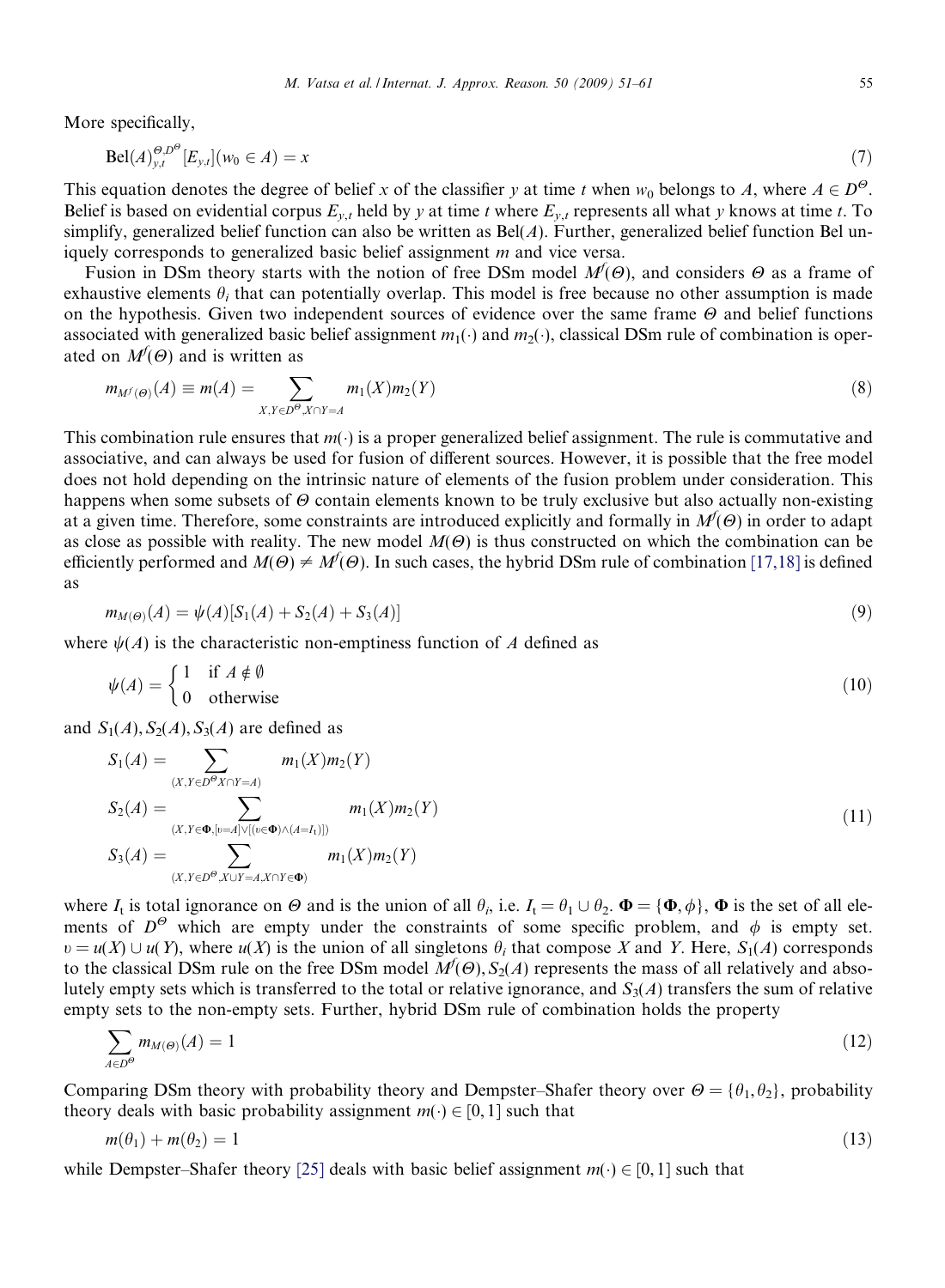$$
m(\theta_1) + m(\theta_2) + m(\theta_1 \cup \theta_2) = 1 \tag{14}
$$

In contrast, the DSm theory is capable of dealing with imprecise, conflicting, and uncontrolled evidences arising from different sources of information which do not have access to the absolute and same interpretation of the element of  $\Theta$ . DSm theory deals with belief function associated with the generalized basic belief assignment  $m(\cdot)$  such that

$$
m(\theta_1) + m(\theta_2) + m(\theta_1 \cup \theta_2) + m(\theta_1 \cap \theta_2) = 1 \tag{15}
$$

In biometrics,  $\theta_1 \cap \theta_2$  belongs to the genuine–impostor region of overlap which is very critical in ensuring the robustness of the system. Both probability theory and Dempster–Shafer theory do not incorporate the belief induced by the region of overlap. Hence DSm theory is more useful than probability theory or Dempster–Shafer theory.

# 3.2. Proposed multimodal biometric fusion algorithm

One of the major problems with multimodal biometrics is unbalanced systems where two different classifiers have uncertain and highly conflicting results. In such cases, the performance of fixed-rule biometric fusion algorithms such as sum rule, product rule and min–max rule degrades drastically. However, the performance can be enhanced if the fusion algorithm is capable of fusing information correctly even when discrepancy between sources exist. We propose to apply plausible and paradoxical reasoning of DSm theory for fusing biometric information. Furthermore, we associate quality score of input image to increase robustness of the proposed fusion algorithm. In this section, we describe the proposed DSm theory based multimodal biometric fusion algorithm using image quality scores.

Fig. 3 shows the proposed match score fusion algorithm using DSm theory [\[17,18\]](#page-10-0) to combine the outputs of minutia-based and pore-based fingerprint verification algorithms. Minutia-based fingerprint verification algorithm [\[12,13\]](#page-10-0) and pore-based verification algorithm [\[7,8\]](#page-10-0) are used as the primary classifiers. Both the classifiers generate similarity based matching scores which are normalized in the range of 0–1, where 0 represents perfect reject and 1 represents perfect accept. Let the matching score generated by the classifiers be  $S_i$ , where  $j = 1, 2$  $j = 1, 2$  represents the fingerprint classifiers. The quality score  $Q_{\text{norm}}$  computed in Section 2 is augmented with the matching score  $S_i$  of both the fingerprint verification algorithms to generate the quality-augmented match score  $Sq_i$ .

$$
Sq_j = \begin{cases} \frac{Q_{\text{norm}}S_j}{0.5} & \text{if } 0 \leq Q_{\text{norm}} \leq 0.5\\ \frac{(1 - Q_{\text{norm}})S_j}{0.5} & \text{if } 0.5 < Q_{\text{norm}} \leq 1 \end{cases} \tag{16}
$$

In the proposed DSm theory based match score fusion algorithm, we define the frame of discernment,  $\Theta = {\theta_{\text{genuine}}, \theta_{\text{impostor}}}$  and Dedekind lattice,  $D^{\Theta} = {\theta_{\text{genuine}}, \theta_{\text{impostor}}, \theta_{\text{genuine}}} \cup \theta_{\text{impostor}}, \theta_{\text{genuine}} \cap \theta_{\text{impostor}}}.$ Further, for every input fingerprint image, each classifier assigns a label *true* or 1 to proposition  $a, a \in \Theta$  and the remaining classes are labeled as *false* or 0. Thus, there are two focal elements for each fingerprint verifi-



Fig. 3. DSm theory based fusion of quality-augmented match scores obtained from the two fingerprint verification algorithms.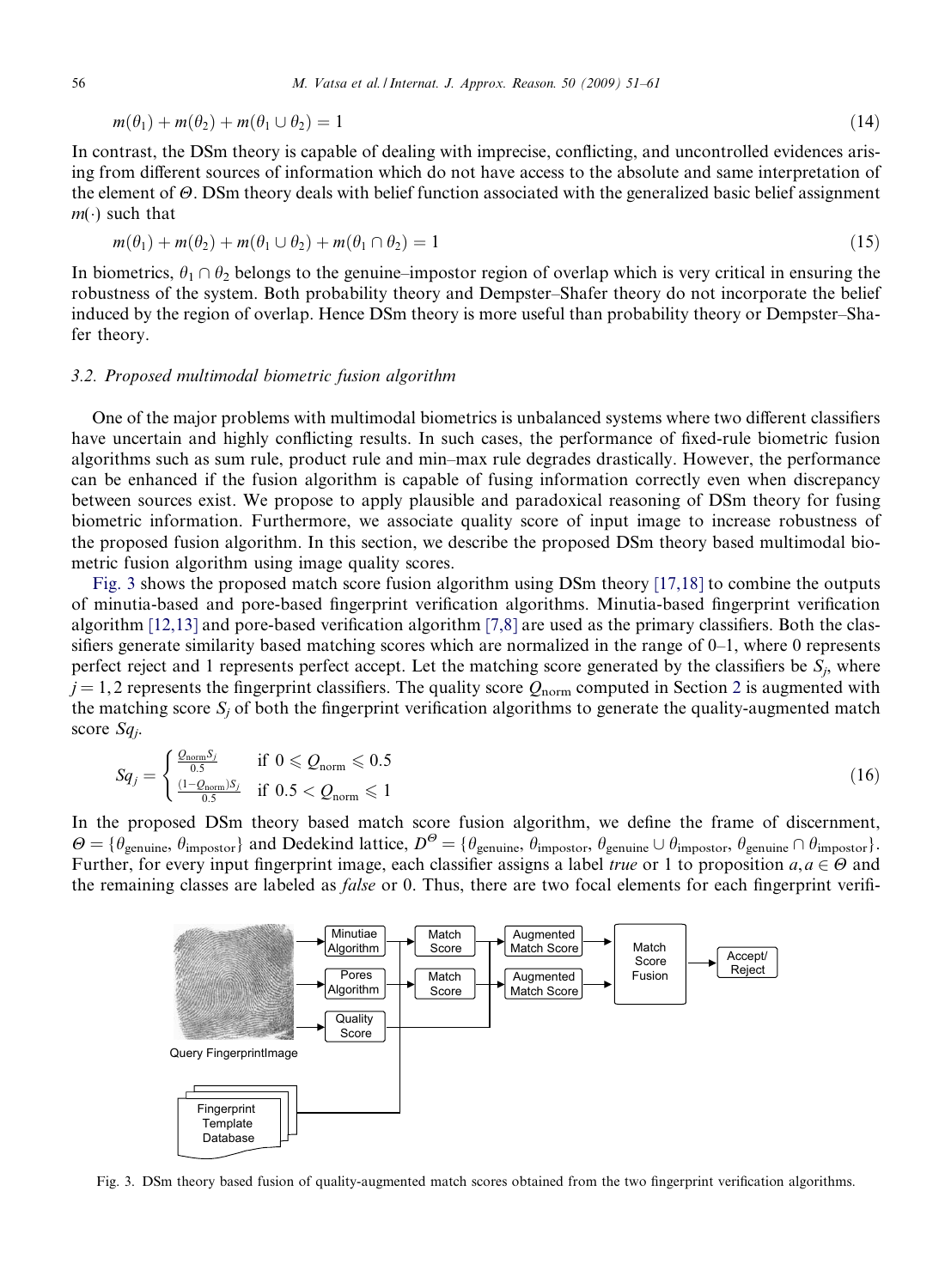<span id="page-6-0"></span>cation algorithm, a and  $-a$  ( $-a = \Theta - a$ ). a is for confirming and  $-a$  is for denying a proposition for mass assignment in the DSm theory. For every verification algorithm or classifier, we compute the respective predictive rates which are used to assign their gbba. Let an input pattern belonging to class  $i(i \in D^{\Theta})$  be classified as one of the  $k(k \in D^{\Theta})$  classes. Then, the predictive rate [\[26\]](#page-10-0) of a classifier  $P_k$  for an output class k is the ratio of the number of input patterns classified correctly to the total number of patterns classified as class  $k$  where input patterns belonging to all classes is presented to the classifier.

In the proposed reasoning based approach, when the jth fingerprint verification algorithm classifies the result  $k \in D^{\Theta}$  over the normalized matching score  $Sq_i$ , it is considered that for all instances the likelihood of k being the actual class is  $P_{ki}$  and the likelihood of k not being the correct class is  $(1 - P_{ki})$  [\[26\]](#page-10-0). For the jth fingerprint verification algorithm, the generalized basic belief assignment or mass  $m<sub>i</sub>(k)$  is computed using Eq. (17) by multiplying  $P_{ki}$  with the quality-augmented normalized match score  $Sq_i$ 

$$
m_j(k) = P_{kj} \cdot Sq_j \tag{17}
$$

Here  $j = 1, 2$  corresponds to the two fingerprint verification algorithms. Similarly, the disbelief is assigned to  $m<sub>i</sub>(-k)$  with  $m(\Theta) = 1$ . Further, the mass of each evidence or classifier is combined to generate the generalized basic belief assignment of the fused information,  $m_{\text{final}}$  using the following equation:

$$
m_{\text{final}} = m_1 \oplus m_2 \tag{18}
$$

where  $\oplus$  represents the hybrid DSm rule of combination defined in Eq. [\(9\)](#page-4-0). The final verification result is obtained by applying the threshold  $t$  to pignistic probability,  $BetP(m<sub>final</sub>)$ 

Decision = 
$$
\begin{cases} \text{Accept} & \text{if } \text{ Bet}P(m_{\text{final}}) \geq t \\ \text{Reject} & \text{otherwise} \end{cases}
$$
 (19)

## 4. Algorithms and database used for validation

The proposed quality-augmented match score fusion algorithm is validated using existing fingerprint verification algorithms and fingerprint database obtained from the law enforcement agencies. In this section, we briefly describe the verification algorithms and the database used for validation.

# 4.1. Fingerprint verification and fusion algorithms

Two fingerprint verification algorithms are used as primary classifiers in the proposed DSm theory based fusion algorithm. These are minutia-based (level-2 features) and pore-based (level-3 features) algorithms.

#### 4.1.1. Minutia-based verification algorithm

To extract minutiae from a fingerprint image, a ridge tracing minutiae extraction algorithm [\[13\]](#page-10-0) is used. The extracted minutiae are then matched using a dynamic bounding box based matching algorithm [\[12\]](#page-10-0). This algorithm generates a match score which is then normalized in the range of [0, 1] using score normalization technique [\[22\]](#page-10-0). The score 0 represents perfect reject and 1 represents perfect accept.

## 4.1.2. Pore-based verification algorithm

To extract the level-3 features, we use the pore-based verification algorithm described by Kryszczuk et al. [\[7,8\].](#page-10-0) This algorithm extracts pore information from the high resolution fingerprint images using different techniques such as correlation based alignment, Gabor filtering, binarization, morphological filtering and tracing. The match score obtained from this algorithm is a similarity score in the range of [0, 1].

#### 4.1.3. Existing fusion algorithms used for comparison

To compare the performance of the proposed quality-augmented DSm fusion algorithm, we use six existing fusion algorithms namely min–max rule [\[14,15\]](#page-10-0) product rule [\[14,15\]](#page-10-0) sum rule [\[14,15\],](#page-10-0) quality based sum rule [\[10\]](#page-10-0), quality based SVM fusion [\[16\]](#page-10-0), and Dempster–Shafer theory fusion algorithm [\[27\].](#page-10-0) Min–max rule, product rule, sum rule, and quality based sum rule are fusion algorithms based on statistical rules. Quality based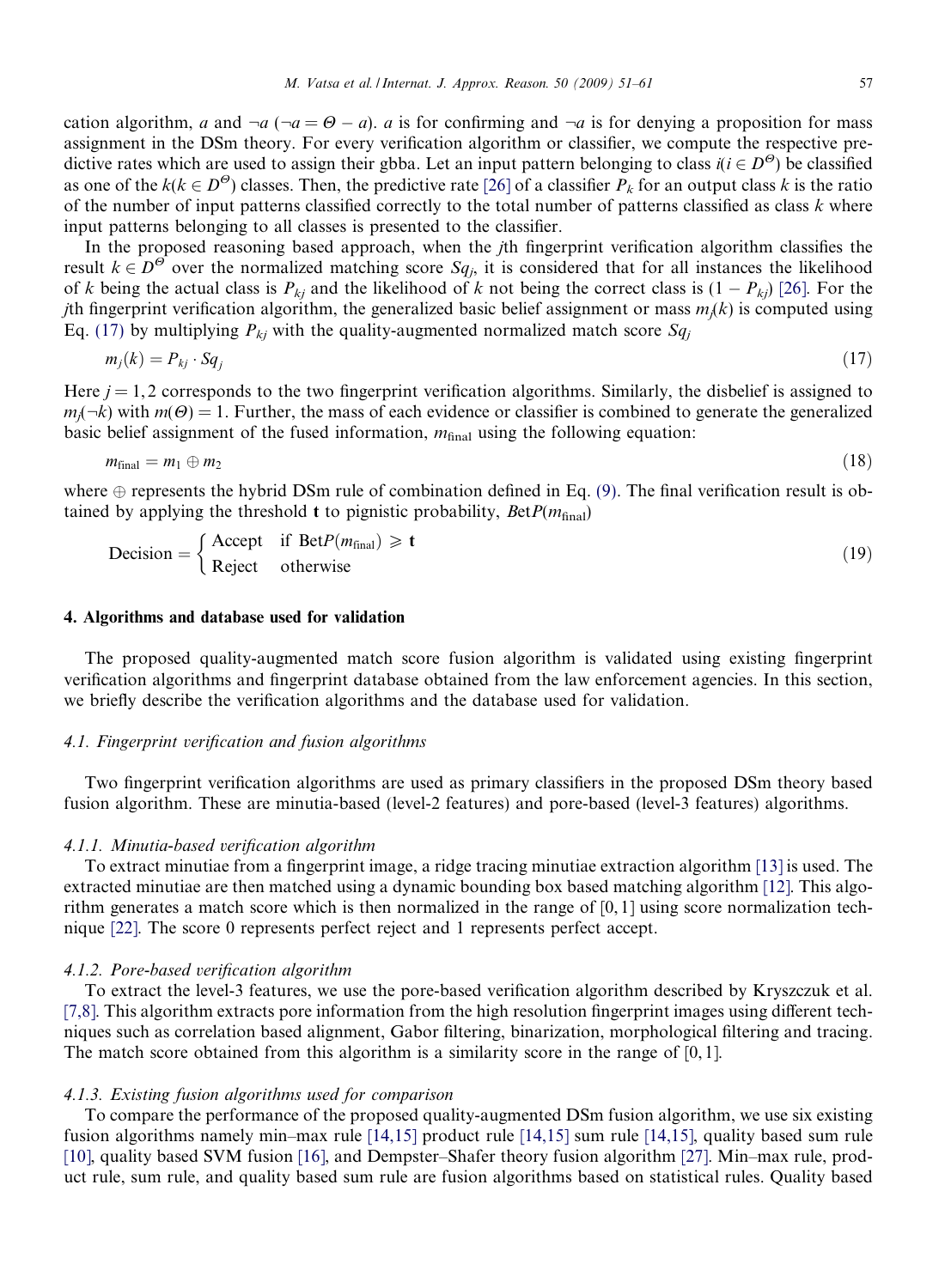<span id="page-7-0"></span>SVM fusion algorithm is learning based fusion algorithm and Dempster–Shafer theory fusion algorithm is based on theory of evidence.

# 4.2. Fingerprint database

To validate the proposed quality-augmented fusion algorithm, a fingerprint database obtained from law enforcement agencies is used. This database contains images from 500 different classes. For each class, there are five rolled and five slap fingerprints. The resolution of fingerprint images is 1000 ppi to facilitate the extraction of both level-2 and level-3 features. From each class, two rolled fingerprints are selected as training and gallery data and the rest of the images are used as the test or probe data. Further, to highlight the advantages of the proposed DSm theory based fusion algorithm with limited evidence, we generated partial fingerprint databases by cropping rolled and slap fingerprint images with respect to the center of images. In this manner, we created two partial fingerprint datasets, one with fingerprints having 5–10 minutiae and another with fingerprints having no minutia, with the constraint that the size of the cropped image is at least  $64 \times 64$ . Thus we have four sets of probe dataset:

- (1) Rolled fingerprint images from 500 classes with three images for each class.
- (2) Slap fingerprint images from 500 classes with five images for each class.
- (3) Partial fingerprints with 5–10 minutiae from 500 classes with eight images for each class.
- (4) Partial fingerprints with 0 minutia from 500 classes with eight images for each class.

# 5. Experimental results

Performance of the proposed quality-augmented DSm fusion algorithm is validated using fingerprint verification algorithms and the databases described in Section [4](#page-6-0). In the experiments, we compute the verification accuracy of all the algorithms at 0.01% false accept rate (FAR). Experimental results are divided into three parts. In the first part, we compute verification accuracy when the test images are rolled fingerprints, i.e. for matching rolled fingerprint with a rolled fingerprint. The results for this experiment are summarized in Section 5.1. In the next experiment explained in Section 5.2, we compute the verification accuracy for test images containing reduced information or evidences, i.e. verification accuracy for matching rolled fingerprint with slap fingerprint. The last experiment described in Section [5.3](#page-8-0) evaluates the effectiveness of the proposed algorithm when the number of minutia features is relatively very small, i.e. verification accuracy of matching rolled fingerprints with partial fingerprints.

# 5.1. Matching rolled fingerprints

For matching rolled fingerprints, minutia-based verification algorithm [\[12,13\]](#page-10-0) gives an accuracy of 90.04% and pore-based algorithm [\[7,8\]](#page-10-0) gives an accuracy of 88.45%. Receiver operating curve (ROC) in [Fig. 4](#page-8-0) shows that the proposed quality-augmented DSm fusion algorithm provides a significant improvement of 7.94% in the verification accuracy compared to the best performance obtained when either minutiae or pores are used. We study the performance when the match scores obtained from minutia and pore features are fused. ROC in [Fig. 5](#page-8-0) shows that the existing statistical fusion rules such as min–max rule, product rule and sum rule [\[14,15\]](#page-10-0) increase the verification performance by  $1-3%$ . Quality based sum rule [\[10\]](#page-10-0) and quality based SVM rule [\[16\]](#page-10-0) show an improvement of around 6% and the Dempster–Shafer theory based fusion algorithm [\[27\]](#page-10-0) improves the performance by 6.43% compared to the performance of minutia-based verification algorithm. Among the fusion algorithms, the proposed quality-augmented DSm fusion algorithm outperforms other existing algorithms by at least 1.6%.

#### 5.2. Matching rolled fingerprints with slap fingerprints

The matching of slap fingerprints with rolled fingerprints is challenging because of the limited features available. In this experiment, the gallery database comprises of rolled fingerprints and the probe dataset is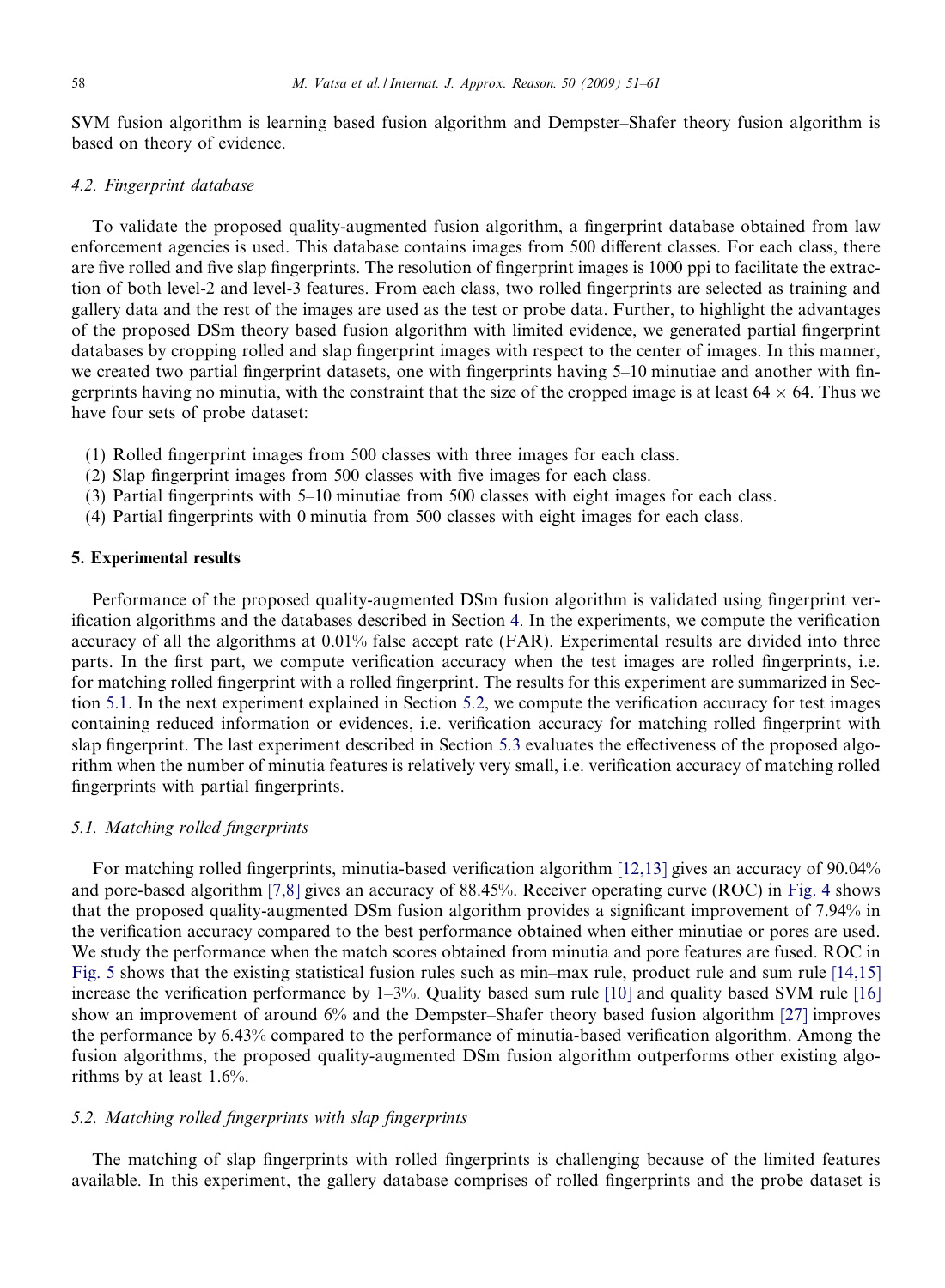<span id="page-8-0"></span>

Fig. 4. ROC plots for verification performance of minutia-based recognition algorithm, pore-based recognition algorithm, and the proposed DSm theory based match score fusion algorithm.



Fig. 5. ROC plots comparing existing fusion algorithms with the proposed quality-augmented DSm fusion algorithm for level-2 and level-3 features.

the slap fingerprint dataset. Experimental results summarized in [Table 1](#page-9-0) show that on matching rolled fingerprints with slap fingerprints, a marginal decrease in the verification accuracy is observed. Statistical rule based fusion algorithms yield verification accuracies in the range of 90–92%, whereas quality based sum rule and quality based SVM rule improve the accuracy to 95.31% and 95.28%, respectively. Further, Dempster–Shafer theory based fusion algorithm gives an accuracy of 95.85%. The existing fusion algorithms show a decrease in verification accuracy compared to the accuracy of matching rolled fingerprints. The decrease in verification accuracy using existing algorithms is in the range of 0.38–0.73%, whereas the decrease in accuracy of the proposed quality based DSm fusion algorithm is only 0.02%. This indicates that even with partial information, the verification accuracy is not compromised.

# 5.3. Matching rolled fingerprints with partial fingerprints

The effectiveness of the proposed quality-augmented DSm fusion algorithm is further studied when the number of minutia features is small. This is likely to be the case with latent fingerprints collected at a crime scene. Specifically, the performance of the fusion algorithm is studied when the number of minutiae is between 5 and 10. Experimental results show that while the performance of existing fusion algorithm decreases by 1.31% to 1.9% compared to the performance of using complete rolled fingerprints, the proposed DSm fusion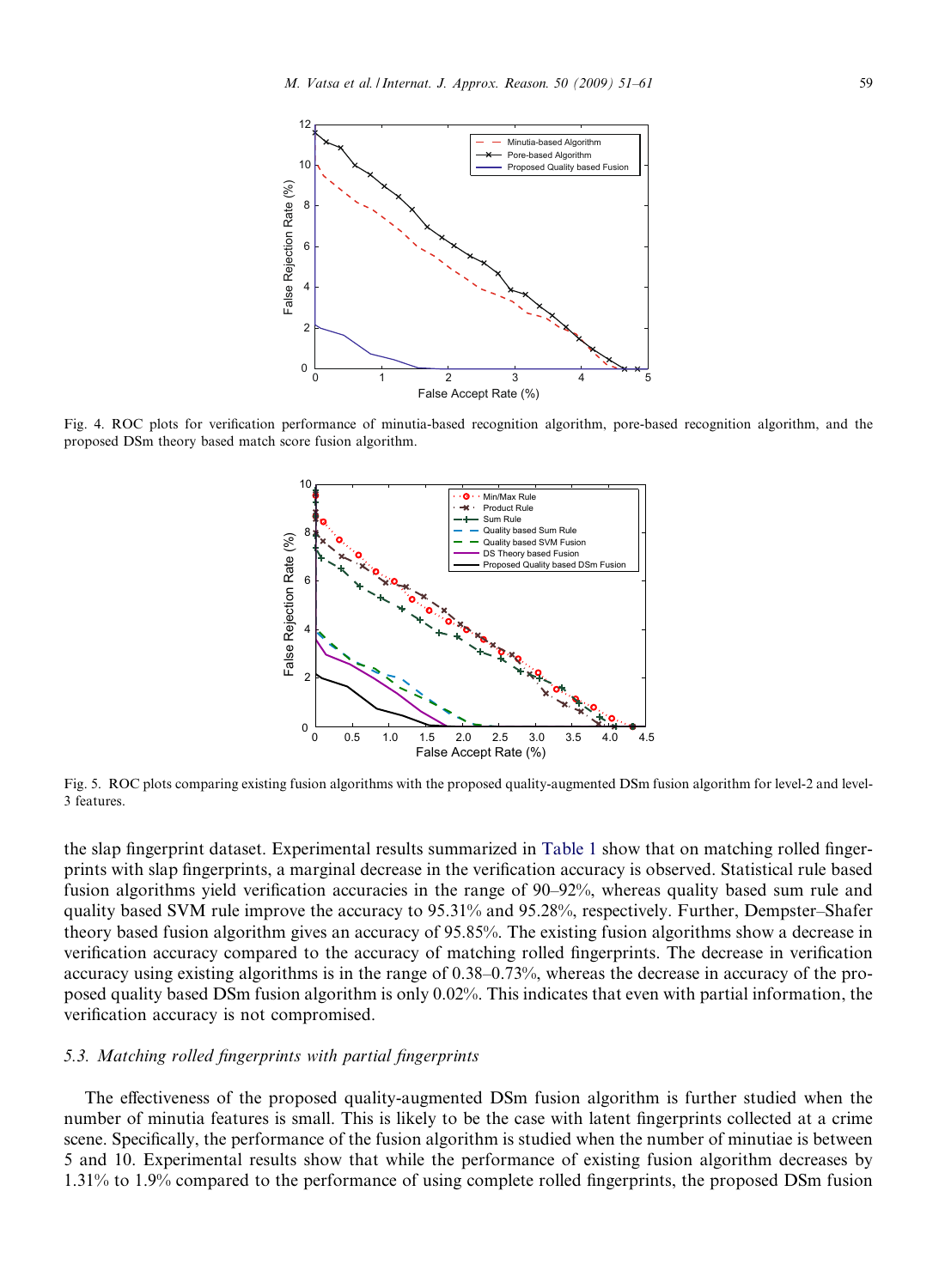<span id="page-9-0"></span>Table 1

| Algorithm                                | Rolled to rolled<br>fingerprint $(\% )$ | Rolled to slap<br>fingerprint $(\% )$ | Rolled to partial print<br>with $5-10$ minutiae $(\% )$ | Rolled to partial print<br>with 0 minutia $(\% )$ |
|------------------------------------------|-----------------------------------------|---------------------------------------|---------------------------------------------------------|---------------------------------------------------|
| Level-2 minutiae $[12,13]$               | 90.04                                   | 89.91                                 | 65.52                                                   | 0.00                                              |
| Level-3 pores $[7,8]$                    | 88.45                                   | 88.30                                 | 88.21                                                   | 87.93                                             |
| Min-max fusion rule $[14,15]$            | 91.17                                   | 90.79                                 | 89.47                                                   | 51.64                                             |
| Product fusion rule [14,15]              | 92.01                                   | 91.56                                 | 90.69                                                   | 0.00                                              |
| Sum fusion rule $[14,15]$                | 92.76                                   | 92.07                                 | 91.38                                                   | 52.40                                             |
| Quality – sum fusion rule $[10]$         | 96.03                                   | 95.31                                 | 94.14                                                   | 55.29                                             |
| Quality – SVM fusion rule $[16]$         | 96.01                                   | 95.28                                 | 94.13                                                   | 55.27                                             |
| Dempster–Shafer theory based fusion [27] | 96.43                                   | 95.85                                 | 95.52                                                   | 87.93                                             |
| Proposed quality-augmented DSm fusion    | 97.98                                   | 97.96                                 | 97.89                                                   | 91.35                                             |

Comparison of verification accuracies of the proposed quality-augmented DSm fusion algorithm with existing fusion algorithms using fingerprints with varying number of features

Verification accuracy is computed with  $FAR = 0.01\%$ .

algorithm is able to compensate for the limited partial information with superior performance. A drop of only 0.09% in verification accuracy is observed.

In the worst case when no minutia exists, level-2 features are non-existent. The algorithm depends on only the level-3 features related to pore information. Clearly, minutia-based algorithm fails to perform a match. However, pore-based matching algorithm yields an accuracy of 87.93%. Table 1 summarizes the results of this experiment. Existing statistical and learning based fusion algorithms perform poorly with accuracy ranging from 0% to 55%. Dempster–Shafer theory fusion performs similar to pore-based algorithm because it is based on the theory of evidence. In contrast, the proposed DSm fusion with image quality assessment performs the best with further improvement in accuracy of around 3% compared to the pore-based recognition algorithm.

#### 6. Conclusion

Current automatic fingerprint identification systems (AFIS) use only level-2 fingerprint features to perform recognition. However, these systems fail when the number of level-2 features falls below a certain threshold or the quality of image is poor. Fingerprints that are collected in an uncontrolled environment such as crime scenes, do not guarantee the quality or the minimum number of level-2 features needed for an AFIS to perform matching. To address this issue, we proposed a quality-augmented match score fusion algorithm which fuses match scores obtained from matching level-2 and level-3 features. We used redundant discrete wavelet transform to assess the image quality by determining the presence of noise, smoothness, and edge information in a fingerprint image and compute a quality score. The quality-augmented match scores of level-2 and level-3 feature matching algorithms were fused using Dezert–Smarandache theory. The proposed algorithm was validated experimentally using a comprehensive fingerprint database containing rolled, slap, and partial fingerprints with varying quality and varying number of features. We compared the performance of our approach with existing statistical and learning based fusion algorithms. The results showed that the proposed quality-augmented DSm fusion algorithm enhanced the performance of rolled and slap fingerprints by approximately 8% whereas existing algorithms only increased the performance by 6%. For partial fingerprints, the performance of level-2 feature based verification algorithm significantly reduced with decreasing number of minutiae. This also decreased the performance of fusion using statistical and learning algorithms. The performance of fusion algorithm using Dempster–Shafer theory was similar to the performance of level-3 feature based recognition algorithm. However, the proposed quality-augmented DSm fusion algorithm further enhanced the performance by 3% even when no minutia was present in the image and only level-3 features were present. Thus, the proposed quality-augmented fusion algorithm was able to perform well even in the presence of imprecise, inconsistent, and incomplete fingerprint information.

# Acknowledgements

Authors would like to thank Dr. S.K. Singh for his support in database collection. This research is supported in part through a grant (Award No. 2003-RC-CX-K001) from the Office of Science and Technology,